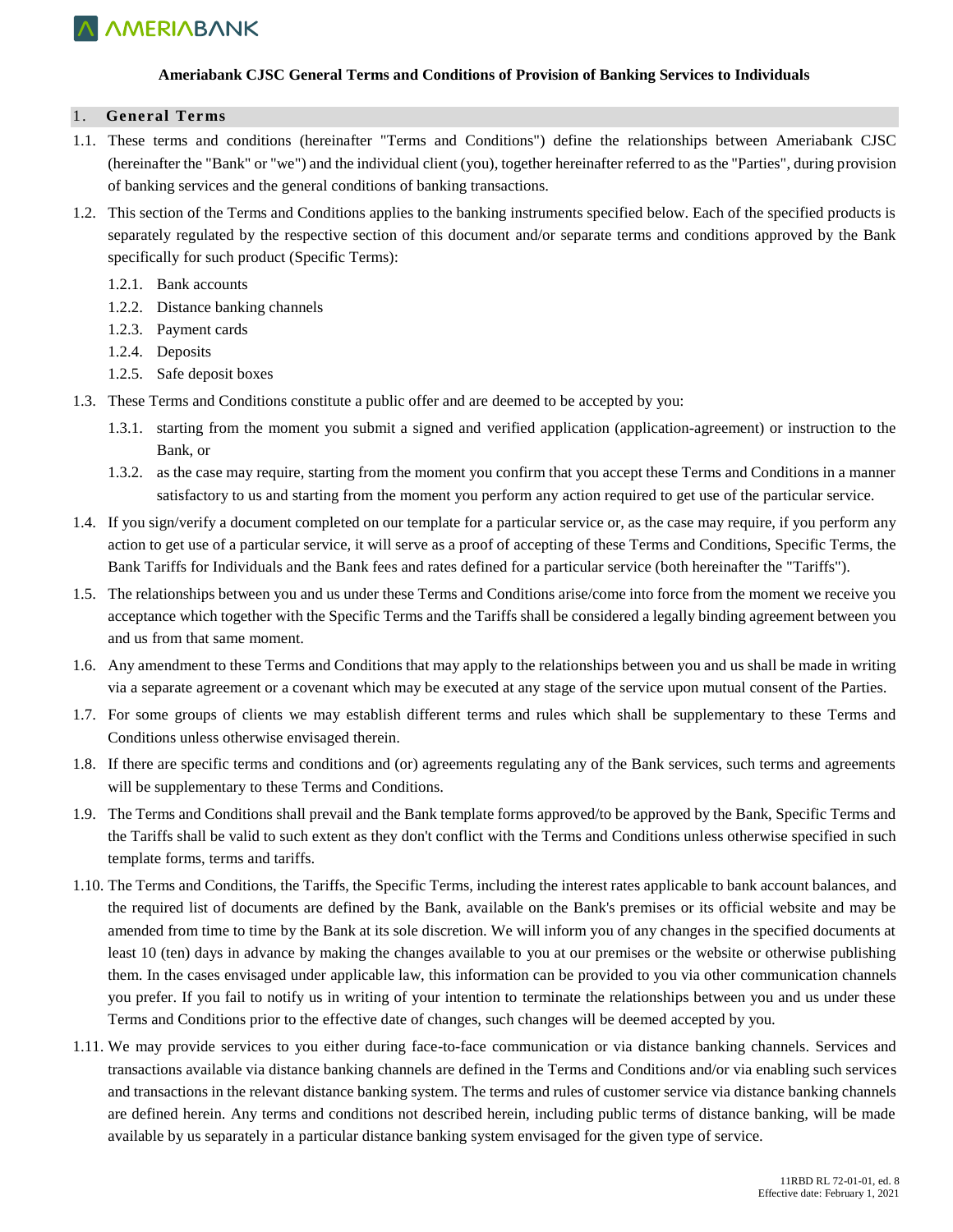- 1.12. You may get banking services at our branches and via a Contact Center during the operational day which we determine at our sole discretion. The information on operational days and hours of each branch and the Contact Center is available on our official website. Whenever met in these Terms and Conditions, operational days shall be considered those days and hours when the Bank branches and the Contact Center are available for customer service. A business day shall be a weekday from 9:00 a.m. to 6:00 p.m.
- 1.13. You can use your account in person or authorize others to execute transactions through your account. In either case you should approve the signature card for your representative/s in accordance with the Bank's internal regulations. Specimen signatures for client profiles opened online are approved during the first visit to the Bank.
- 1.14. In consideration for the services provided by the Bank, you shall pay respective fees to the Bank and ensure the minimum required balance on your account as prescribed under the Tariffs.
- 1.15. All fees shall be charged in Armenian drams (hereinafter AMD). Exception may be made if you are a non-resident in which case you may pay the fees in foreign currency as well in cases set out by the Republic of Armenia laws and regulations. Fees expressed as percentage of foreign currency amounts shall be charged in AMD based on the Bank's buy exchange rate. Debit and credit of AMD-denominated payments shall be subject to the average exchange rate prevailing on the FX markets and declared by the Central Bank of Armenia as of that date.
- 1.16. If you have no sufficient funds available on your AMD account, the Bank may convert the whole or part of the commission fee amount from your foreign currency accounts based on the Bank's buy exchange rate as of that date.
- 1.17. Subject to the requirements of Armenian legislation, we have the right to share information about you, your accounts and your credit liabilities, upon request or at our own initiative, with other banks, credit organizations, credit bureaus and Deposit Guarantee Fund without giving prior notice to you.
- 1.18. Subject to the requirements of Armenian legislation, we have the right to provide to the tax authorities information on opening and closing bank accounts for tax payers registered with tax authorities without giving prior notice to you.
- 1.19. We may provide information about you to foreign competent authorities subject to the laws and regulations of the relevant jurisdiction if you fall under that country's jurisdiction.
- 1.20. The provisions contained in this clause and its subclauses refer only to US persons defined as such under the United States Foreign Account Tax Compliance Act, hereinafter FATCA.
	- 1.20.1. We have the right to disclose and report to the US Internal Revenue Service, hereinafter IRS, any and all information about you, your accounts and revenues known to the Bank, subject to the terms and cases prescribed under FATCA, by filing the forms defined by FATCA.
	- 1.20.2. It is your sole responsibility to know provisions of FATCA, the US law requirements on reporting information about US citizens, US residents and US resident aliens, provisions on tax withholdings from some of your revenues, as well as other requirements applicable to you as a US person.
	- 1.20.3. Hereby you commit not to dispute any action performed by Ameriabank CJSC in pursuance of FATCA and release and discharge the Bank from any claims in relation to the actions performed by the Bank under FATCA.
	- 1.20.4. If you become a US person any time in the future, you must give the Bank a corresponding written notice within no more than 30 days.
- 1.21. We will communicate with you and will send you messages, including documents, materials and other items relating to our products and services, in a manner agreed with you using the notice details provided by you. According the Republic of Armenia laws and regulations, if you submit a written application to the Bank requesting us to change the communication method, at your sole discretion, we will have the right to use the modified communication method also during communication within a 30 day period from the time of receipt of your written application. In addition, any changes in the communication method more than once a year may be made with the Bank's consent in accordance with the internal regulations and tariffs of the Bank.
- 1.22. Within the scope of provision of banking services the agreements between you and the Bank, based on the Bank's public offers and/or the requisites and order prescribed by separate terms, may be executed in electronic form via the Bank's online platforms (including the Bank's official website) which support execution of respective agreements. The agreement is considered executed by you in this manner if you sign and send it to the Bank by using your personal data and the communication channels (email address, phone number, etc.) provided by you to the Bank. The Bank may apply additional means of client identification: An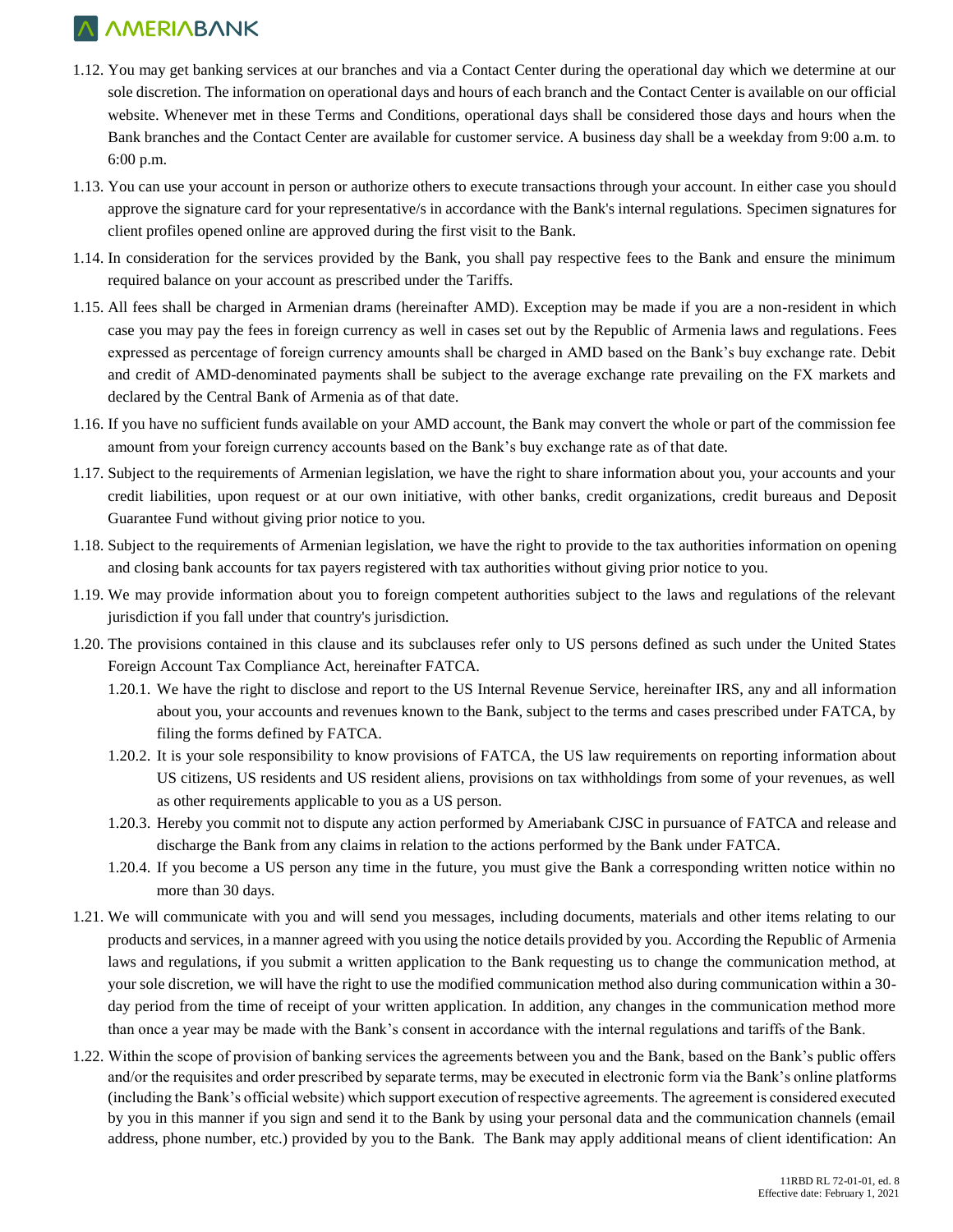agreement executed between you and the Bank in electronic form in accordance with the requirements specified in this clause and a manually signed agreement are equal in legal effect.

- 1.23. The Bank may accept the consents (including consents for exchanging information with ACRA Credit Reporting CJSC, CBA Credit Register, Nork Social Services Technology and Awareness Center, E-Governance Infrastructure Implementation Unit CJSC and other databases), applications, notices or other documents provided by you to the Bank within the scope of particular services, campaigns and other relations offered or rendered by the Bank by exchanging messages (documents) via electronic communication channels enabling client identification, such as the email address provided by you to the Bank, Online/Mobile Banking systems, and, where applicable, other means of electronic communication specified in the Bank's public offers and/or separate terms within the scope of particular services. The Bank may apply the following means of client identification: Any consent, application or other document sent by you in electronic form in accordance with the requirements specified in this clause and a consent, application or other document signed manually are equal in legal effect.
- 1.24. You are required to properly maintain/protect your personal data and the communication channels (access to such channels) by the use of which it is possible to execute agreements, exchange massages (documents) and receive notifications from the Bank in electronic form in accordance with the Terms. You are responsible for all the negative consequences of disclosure/leakage of your personal data and/or communication channels (access to such channels) to the third parties and will be required to compensate for the damages caused to the Bank due to such disclosure upon the Bank's request.
- 1.25. Hereby you authorize the Bank to use your contact data (name, address and any other contact details provided to the Bank), as well as share such information with companies having contractual relationships with the Bank, at its sole discretion and without any prior notice to you, in order to make provision of services easier or ensure higher level of service for you.
- 1.26. Submitting documents containing your personal data to the bank you hereby agree that in order to prepare and execute application-agreements the Bank is entitled to make inquiries to Nork Social Services Technology and Awareness Center and/or other entities possessing personal information of physical entities, receive available information and generate personal details in the application-agreement. In addition to this clause, before signing of the relevant application-agreement, your consent provided herewith shall be confirmed in writing. After signing of the application-agreement, your consent shall be considered given by accepting the Terms.
- 1.27. By submitting documents containing your personal details to the Bank, you hereby agree that the Bank may send inquiries to EKENG (or any other entity having data of individuals in its possession) and receive personal data specified/classified under the "Overview of Personal Data Received by the Bank" posted on our official website, for any and all of the following purposes: (i) to prepare application/agreements, (ii) consider the options for lending to you at your or our initiative, and (iii) make lending propositions to you at your or our initiative. In addition to the condition specified herein, the consent given hereby will be confirmed by signing a written document or by accepting the Terms and Conditions, if the application (application-agreement) is executed. Furthermore, the consent referred to herein shall apply only to the clients who have confirmed their consent in writing after it was incorporated in the Terms and Conditions and/or have entered into business relationship with the Bank by accepting the Terms and Conditions relating to the Bank instruments specified in clause 1.2 above.
- 1.28. Hereby you agree that irrespective of assuming/having credit obligations by you, the Bank can create/receive a Bank ID and enter the information about you into the Unified Database of Clients of the CBA Credit Register.
- 1.29. Hereby you give your consent and instruction for the Bank to provide sufficient information to pay your credit liabilities to third parties approaching the Bank for the purpose of payment of your liabilities.
- 1.30. We may use your email address, mobile phone number and other contact data to send you informative or promotional messages. Informative messages include: account statements, amendments to terms and conditions of our services, procedure of communication between you and us, definition, change or termination of your and the Bank's rights and obligations; amendments to the Armenian laws and regulations or our internal regulations that may influence the services offered to you and the annual percentage yield, as well as your liabilities and grounds for their origin, repayments and the measures taken by us in response to your failure to perform your liabilities, whether in whole or in part, and the respective procedures.
- 1.31. In case of notice by post, email, SMS or other applicable communication means if technically possible, you shall be considered duly notified from the moment such notice has been sent to the mailing address, email address, phone number or other applicable communication means if technically possible, as provided by you and agreed with you.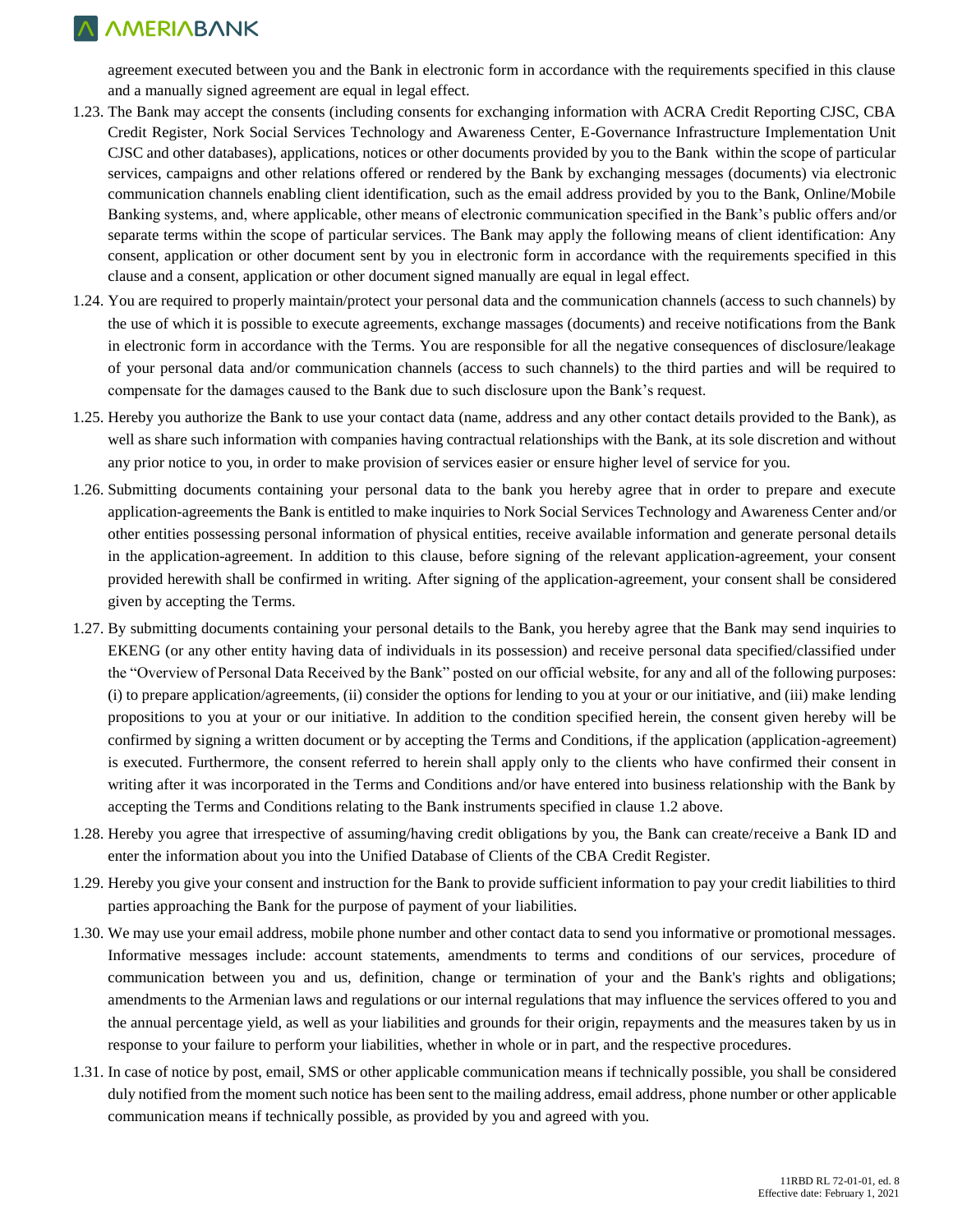- 1.32. If your address, residency status or any other information or documents provided by you to the Bank change, you must promptly inform us. If you do not inform us about the changes, we shall not be liable for any losses and damages you may incur as a result of operations with your bank accounts based on the information available at the Bank.
- 1.33. Hereby you agree that for security reasons we may record all calls and conversations conducted within the Bank premises or in real time by any distance communication means between your representative and us. Such records may be further used by us as a proof during protection of our rights and legitimate interests.
- 1.34. You agree that we may provide the information relating to you and containing banking secrecy to the persons specified in the laws and regulations of the Republic of Armenia in the respective cases and order, as well as:
	- 1.34.1. To criminal prosecution bodies if fraud, forgery or crime has occurred, or is suspected, or pending,
	- 1.34.2. To insurance companies, reinsurers, professionals providing evaluation services during insurance compensation provision process (applicable whenever required to protect the rights and legal interests of the Bank, to the respective extent).

The consent referred to herein shall apply on the basis of your written confirmation after its incorporation in the Terms and Conditions, including accepting or agreeing to the Terms and Conditions by any relevant acceptable method. Furthermore, the consent shall remain in full force and effect for an indefinite period and shall survive termination of relationships between you and us.

- 1.35. In order to ensure higher security for online card payments, hereby you agree to receive one-time passwords to your mobile phone number or email provided to the Bank to make payments on VBV/Secure code websites.
- 1.36. You have been informed that any message sent via electronic communication means can be subjected to third party interference. You are also aware that information sent to the mailing address specified by you can become accessible to third parties due to reasons beyond control of the Bank. In this regard you agree that the Bank shall not be responsible for any loss you incur as a result of delays in receipt of information due to reasons specified above or third parties gaining access to information due to reasons beyond control of the Bank or through no fault of the Bank.
- 1.37. You will be held liable for all losses and damages we may incur if you fail to fulfill your liabilities under these Terms and Conditions and the Specific Terms in a proper manner.
- 1.38. We shall not be held liable for any losses (including loss of profits or interest), whether direct or indirect, incurred by any person, if such losses result from our activities aimed at prevention of money laundering and terrorism finance or taken in pursuance of other requirements of Armenian legislation.
- 1.39. We shall not be held liable for your losses, damages or delay resulting from activities of Government authorities or force majeure conditions, including breakdown of devices or power failure or cutoff.
- 1.40. We shall not be liable for banking operations or banking services in case of the client's death, incapacity, insolvency or bankruptcy as long as we haven't received proper notice of the same, including relevant documents. Once we are properly notified, we will suspend execution of transactions and banking services on the account from the business day following the day of notification until the client's legal successors or representatives obtain and register their authorities to execute transactions. In case of the client's death, the accrual of fines terminates, while accrual of interest continues. We may also suspend provision of the bank services and transactions if we receive information on the above specified circumstances from other sources which are reliable in our opinion.
- 1.41. In the cases specified below we shall be entitled to decline (suspend) your transactions/provision of services, refuse to enter into legal relationships with you, terminate legal relationships with you or close your accounts or temporarily restrict transactions on your accounts subject to our internal regulations (including effective Tariffs) at our sole discretion, until you provide the required documents or fulfill the Bank's requirements:
	- 1.41.1. in cases defined in the Republic of Armenia Law "On Combating Money Laundering and Terrorism Financing" and other Armenian laws and regulations
	- 1.41.2. if you fail to perform our legitimate requirements, including failure to pay your liabilities to the Bank in a timely manner, breach of the Terms and Conditions, failure to provide documents or other information required by the Bank, or the form and contents of such documents and information do not comply with our requirements
	- 1.41.3. in cases specified in the Terms and Conditions, the Tariffs and the Specific Terms

We shall not be held liable for any loss you may suffer as a result of such actions.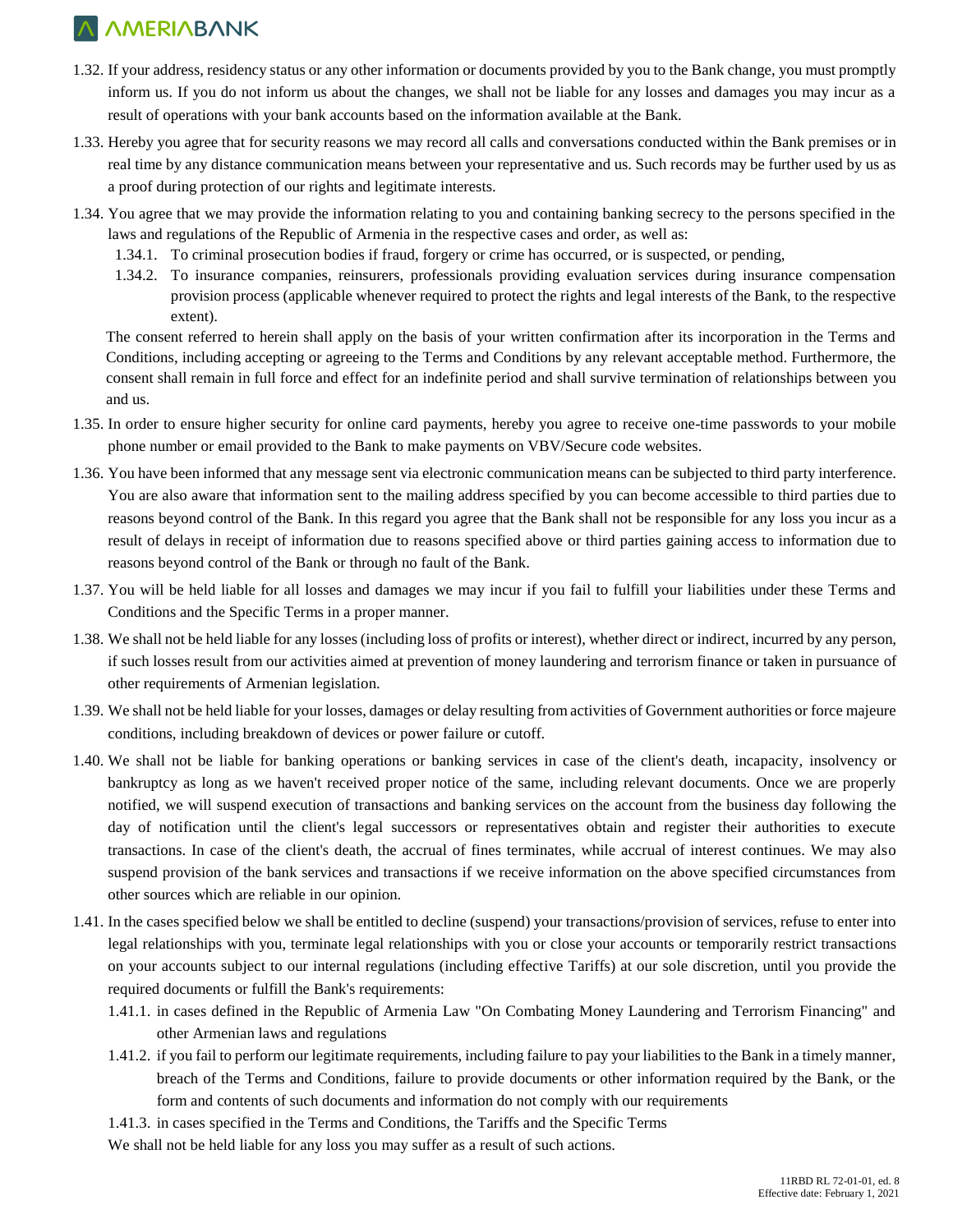- 1.42. We have the right to freeze either your account or the amount credited to your account, if we have reasonable ground to believe that the amounts transferred or credited to your account are a part of a chain of transactions or a single transaction involving card fraud. In such cases, the amount credited to the account may be frozen for up to 120 days.
- 1.43. To comply with the requirements of Armenian legislation, UN Security Council resolutions, norms of international law, international and foreign sanctions and our unilateral commitments, as well as upon request of our correspondents or in view of the relevant resolution of our authorized bodies, we may introduce limitations or impose bans for persons with a certain nationality (registration) or residency and/or otherwise grouped persons. Such limitations and bans may refer to the account service and overall cooperation with you or only part of services (for example, ban on issuance/service of international payment cards, receiving/sending international money transfers through foreign currency accounts).
- 1.44. You may terminate the agreement with the Bank and close your accounts any time if you give us prior written notice and repay all your outstanding liabilities to us in full.
- 1.45. We may suspend or terminate operations on your accounts without giving you prior notice or explanation in compliance with the procedure and terms prescribed by the Armenian legislation.
- 1.46. Disagreements and disputes arising out of a property claim of which the value is within ten million Armenian drams or equivalent in other currency may be settled through the Financial Ombudsman Office. The explanatory bulletin on the order of dispute resolution between you and us is available on the Bank premises and website.
- 1.47. According to the agreement executed by and between the Bank and the Financial System Mediator, the Bank has waived its right to dispute the decisions of the Financial System Mediator provided that the property claim does not exceed 250,000 (two hundred and fifty thousand) Armenian drams or the equivalent in other currency and the amount of transaction does not exceed 500,000 (five hundred thousand) Armenian drams or the equivalent in other currency.
- 1.48. Any relationships outside the scope of these Terms and Conditions are subject to the Tariffs, Specific Terms, documents containing contract between you and the Bank and Armenian legislation, or, if such relationships are not regulated by the Armenian legislation, customary business practices.
- 1.49. Disagreements and disputes between you and us shall be settled via judicial procedure in Yerevan Court of General Jurisdiction, unless we agree otherwise and/or the imperative norms of legislation require otherwise.
- 1.50. If there is any discrepancy between Armenian and English versions of these Terms and Conditions, the Armenian text shall prevail.

#### 2. **Bank Accounts**

- 2.1. These Terms and Conditions shall apply to all your accounts with the Bank, irrespective of currency and type.
- 2.2. We will open a fully-featured or restricted access bank account for you on the basis of the application (application-agreement) filled in by you on the Bank template form.
- 2.3. You will have restricted access account until you pass full identification in accordance with applicable legislation of the Republic of Armenia and internal regulations of the Bank. You will be allowed to perform the following operations and payments through restricted access account:
	- 2.3.1. Payments between your accounts
	- 2.3.2. Payments within Ameriabank accounts
	- 2.3.3. Currency exchange
	- 2.3.4. Utility payments
	- 2.3.5. Payments to state budget
	- 2.3.6. Traffic tickets
	- 2.3.7. Using forms in online banking
- 2.4. Maximum limit for payments within Ameriabank accounts is 400,000 AMD.
- 2.5. Once you pass full identification in accordance with applicable legislation of the Republic of Armenia and internal regulations of the Bank, we open fully-featured account for you or upgrade your restricted access account to fully-featured bank account. From that moment on the Bank lifts all restrictions with respect to account, and you will be able to manage your account balances freely except where restrictions are envisaged under applicable legislation of the Republic of Armenia and internal regulations of the Bank.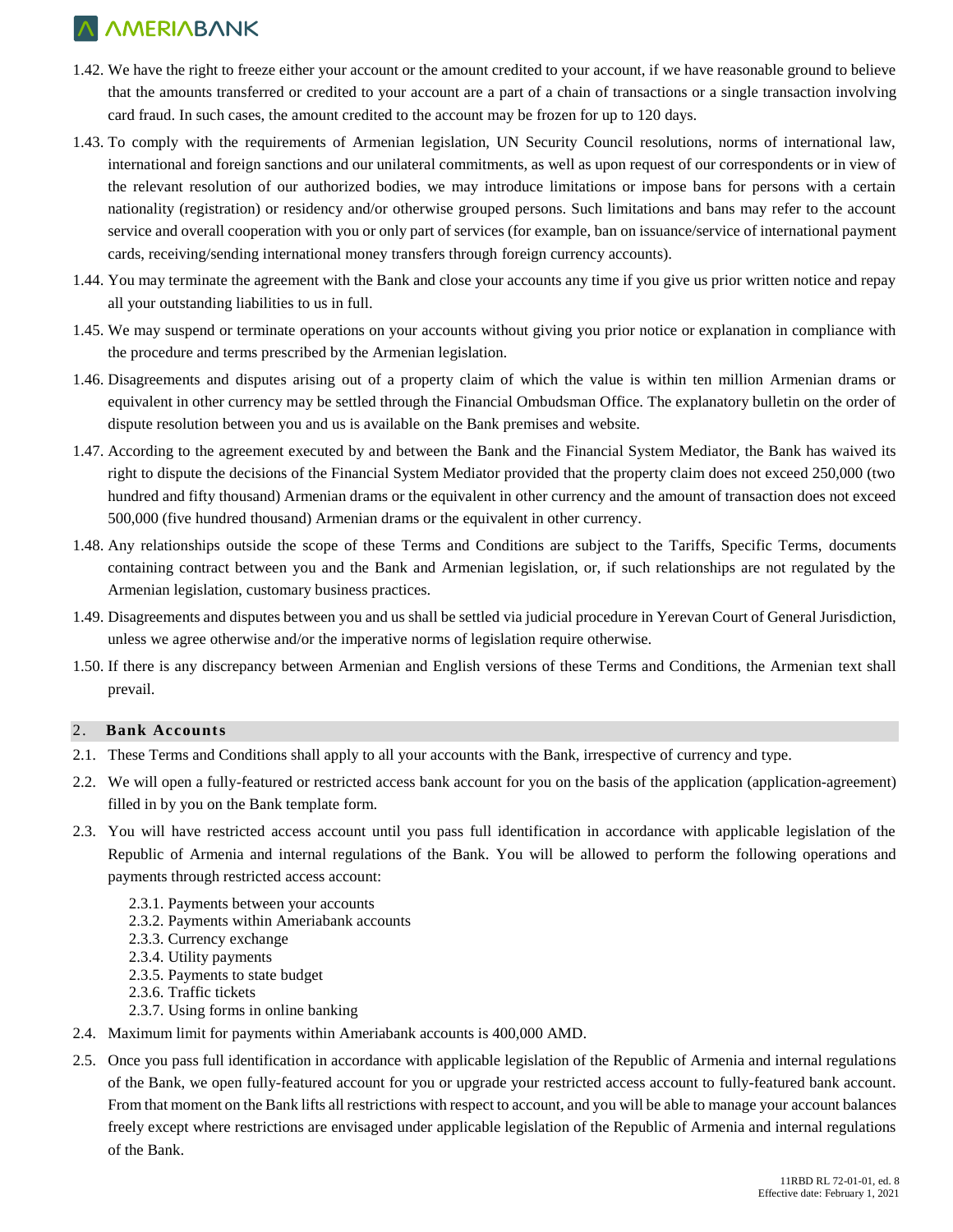- 2.6. Current accounts may be opened in Armenian drams, US dollars, euros, Russian rubles, Swiss francs, British pounds sterling, Canadian dollars, Japanese yens, Australian dollars, UAE dirhams, paper gold (999.9 purity), and other currencies quoted by the Bank. Savings accounts may be opened in Armenian drams, US dollars, euros and Russian rubles.
- 2.7. Any accounts in the name of minor are opened by the legal representatives of the minor. Once the minor turns 14, the funds on the account may be administered by the legal representative and the minor jointly unless (i) otherwise provided by the law or (ii) there is written consent of the legal representative authorizing the minor aged 14+ to administer their accounts on their own. Minors aged from 14 to 18 may open bank accounts and manage funds on such accounts on their own in cases prescribed by law and/or if there is written consent of their legal representatives.
- 2.8. Your right to manage the funds on your accounts may be restricted only if (i) there is a lien on your account subject to Armenian legislation, (ii) account transactions have been terminated or (iii) in other cases defined by contract or prescribed under the Armenian legislation and/or the Terms and Conditions.
- 2.9. We will define the procedure for transfer of funds from your accounts at our discretion unless otherwise required by Armenian legislation. Unless otherwise prescribed under the Armenian legislation, the Terms and Conditions or the agreement between you and us, your instructions given to the Bank will be executed on a "first come first served" basis (calendar sequence) if there is sufficient balance on your account. Such instructions shall be further separated according to the way received (separate group for each distance banking channel and for the instructions given in person at our premises). If you submit a group order or several instructions at the same time, we will define the priority of their execution at our sole discretion unless otherwise instructed by you.
- 2.10. We will accept your instructions during operational hours defined by the Bank.
- 2.11. FX transactions or paper gold purchase transactions based on your payment orders, including those filed online, will be executed by us at the exchange rates effective at the transaction execution moment irrespective of when we have received your payment order. We may decline currency exchange or paper gold purchase orders we receive out of business hours or on weekends and public holidays.
- 2.12. Your payment orders will be processed during the following hours:
	- 2.12.1. In-house transfers: during the operational day when the instruction was received unless otherwise instructed by you
	- 2.12.2. Transfers to other bank accounts: a same day transfer if the instruction was received:
		- 2.12.2.1. by 1:00 p.m. if received at the Bank premises, by 2:00 if received by distance banking channels (for AMDdenominated payment orders),
		- 2.12.2.2. by 4:00 p.m. if received at the Bank premises, by 5:00 if received by distance banking channels (for USDdenominated payment orders),
		- 2.12.2.3. by 3:00 p.m. if received at the Bank premises, by 4:00 if received by distance banking channels (for payment orders in other currencies or in paper gold).

Any payment order submitted after the specified hours shall be processed on the next business day. The procedure of payment order processing and withdrawing of funds from the client accounts is subject to the internal regulations of the Bank.

The timing for execution of payment orders may differ from the terms specified above if defined so in the Tariffs.

- 2.13. The language of your payment order should be:
	- 2.13.1. Armenian, or English, as the case may require, or any other language agreed between the Parties, if the payment order is to be executed via Armenia-based local payment systems,
	- 2.13.2. English in case of international money transfers. This does not refer to RUB-denominated transfers in which case the language is Russian.
- 2.14. If the payment order has not been accepted by close of the fifth business day following execution of the payment order or actual payment, such payment order not accepted by us will be canceled.
- 2.15. Cash funds will be deposited into your account at the moment presented. Noncash funds will be credited if there is enough documentary proof from a correspondent bank.
- 2.16. Cash may be provided to you on the basis of your application subject to the timing and amount limitations specified below: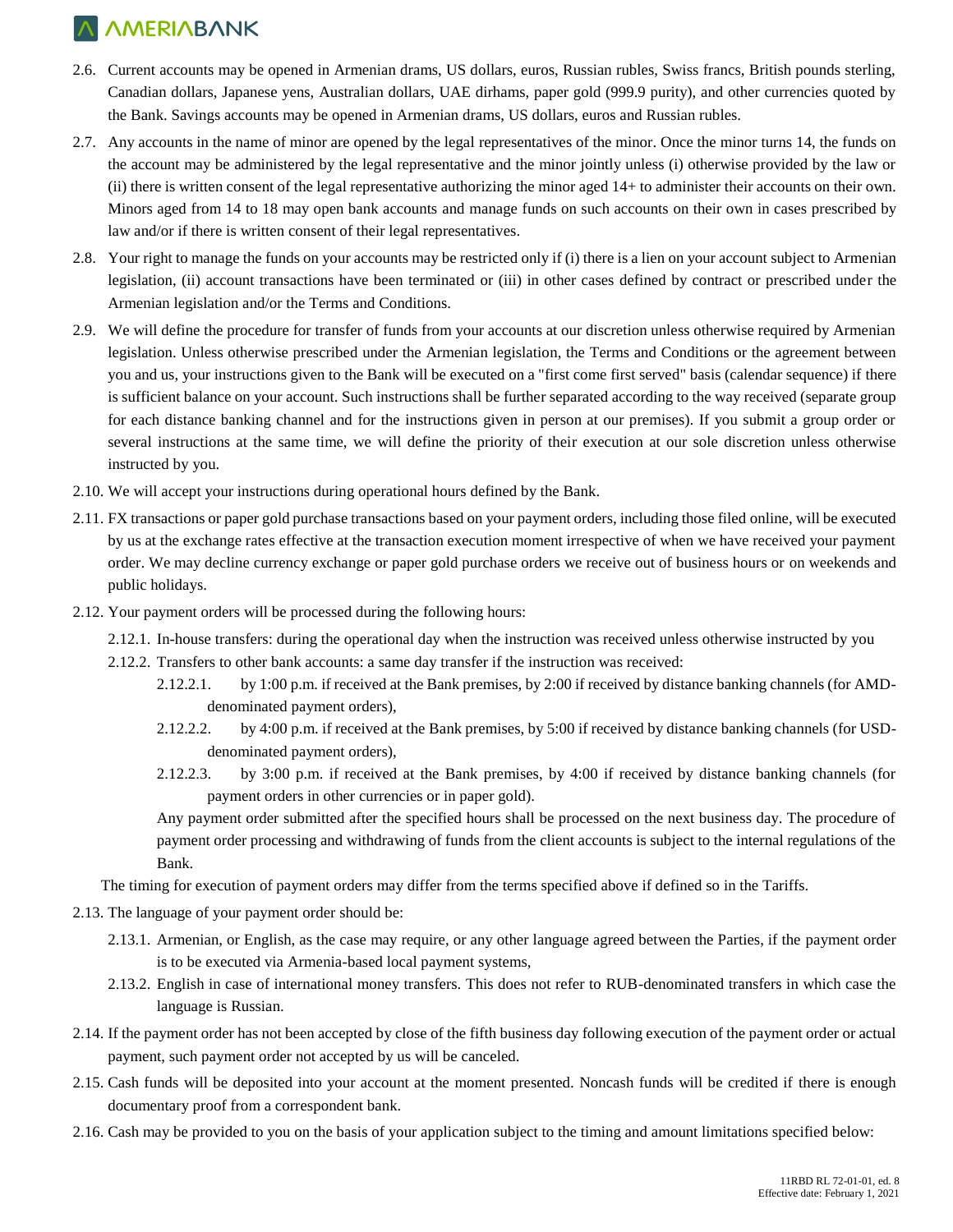

|                                                     | <b>Provision of cash without</b><br>prior application                          | Provision of cash based on prior application             |                                                            |                                                                 |
|-----------------------------------------------------|--------------------------------------------------------------------------------|----------------------------------------------------------|------------------------------------------------------------|-----------------------------------------------------------------|
| Office/branch                                       | <b>Requested cash</b><br>(cash is provided within<br>the same operational day) | <b>Requested cash</b>                                    | In case the<br>application is<br>submitted by 1:00<br>p.m. | In case the<br>application is<br>submitted after<br>$1:00$ p.m. |
| Kamar branch /<br>Head office                       | Up to AMD 30 million,<br>USD 100,000 and EUR<br>30,000                         | Over AMD 30 million,<br>USD 100,000 and EUR<br>30,000    | During 1 operational<br>day                                | During 2<br>operational days                                    |
| Yerevan-based branches<br>(other than Kamar branch) | Up to AMD 20 million,<br>USD 25,000 and EUR<br>15,000                          | Over AMD 20 million,<br><b>USD 25,000, EUR</b><br>15,000 | During 1 operational<br>day                                | During 2<br>operational days                                    |
| Branches outside Yerevan                            | Up to AMD 10 million,<br>USD 20,000 and EUR<br>10,000                          | Over AMD 10 million,<br>USD 20,000 and EUR<br>10,000     | During 5 operational days                                  |                                                                 |

2.17. We will execute your payment orders if there is enough amount on your accounts free and clear of other liabilities.

- 2.18. In case of payments from other banks you will be informed about your account being credited via bank statement. You choose the frequency and means of delivery of statement.
- 2.19. We will not be liable for:
	- 2.19.1. any losses and damages you may suffer if your payment order is not processed due to absence of sufficient funds on your account,
	- 2.19.2. any costs, losses or damages you may incur or suffer as a result of payment orders given by you by mistake, or payment orders lacking precision or clarity,
	- 2.19.3. the costs, losses and damages you may incur if a beneficiary or intermediary bank requires additional information in respect of the payment order posted by you, suspends the remittance or blocks your amounts or doesn't process the remittance.
- 2.20. You may cancel your payment order, abiding by the Tariffs. If your payment order has already been executed and money paid to the beneficiary, we shall not be responsible for return of your money.
- 2.21. We will have the right to charge the amount of your liabilities to the Bank, the commission fees specified in the Tariffs, as well as the amount of costs incurred by us in connection with your instructions, to your accounts with the Bank, including accounts in foreign currency, without your authorization. Furthermore, such amounts shall be charged in the sequence order defined by us. Furthermore, if you don't have sufficient funds in your current AMD account to repay your obligations, the amount will be first charged to your current or savings accounts (including in other currencies), and if there are no funds in such accounts, to your other card accounts (including in other currencies).
- 2.22. We may debit your bank accounts without your instruction in the cases specified in the written agreement between you and us, and when required by law or the Terms and Conditions.
- 2.23. Hereby you agree that we may charge back the amounts deposited into your account by mistake without further instruction from you if such amounts were deposited as a result of software, human or other error, inaccuracies, omissions or coincidence of recipient data.
- 2.24. Whenever required by the Armenian legislation, we will have the right to withhold taxes from your accounts without giving prior notice to you.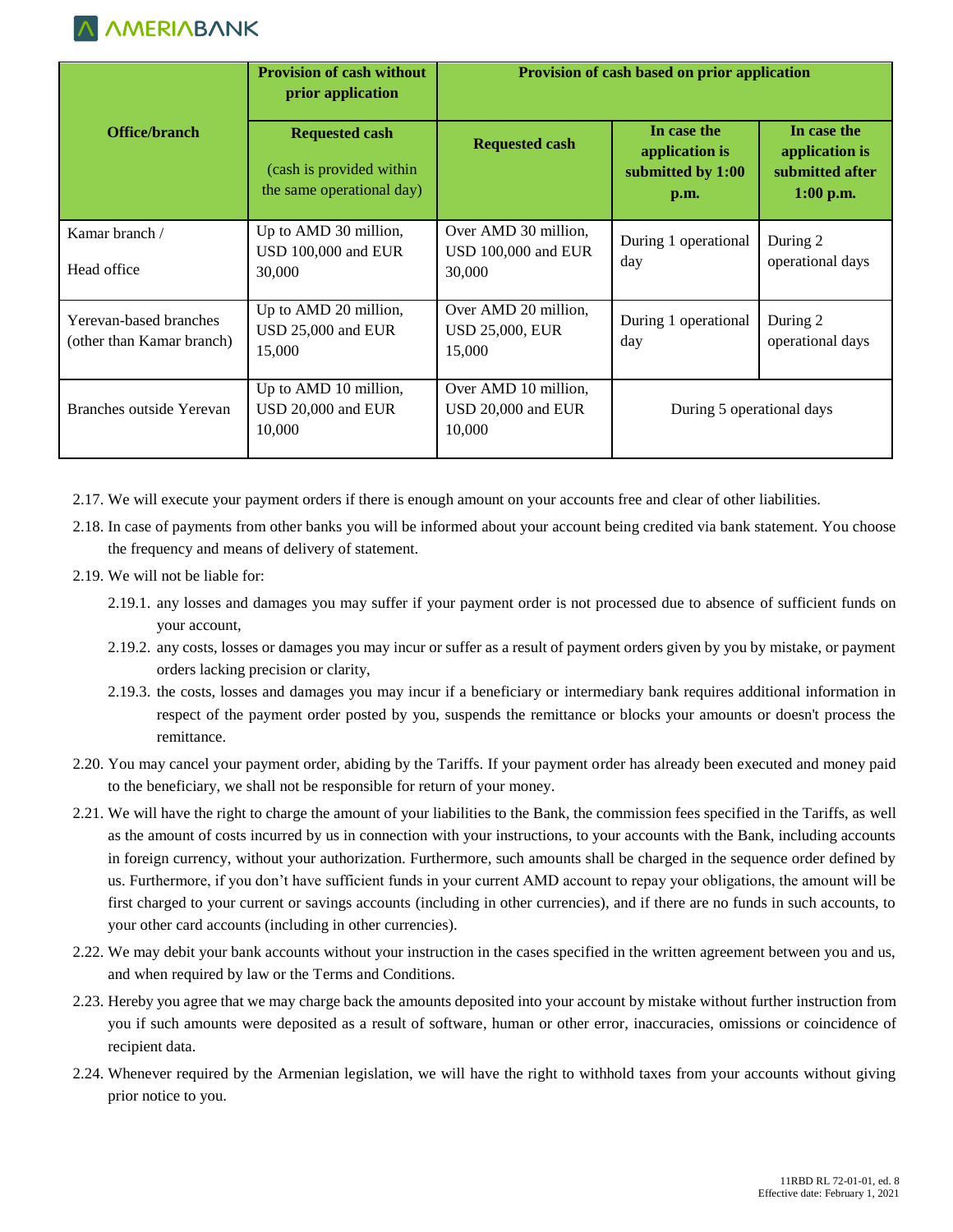- 2.25. We will accrue interest to your account balances if prescribed so under the Tariffs. The accrued interest will be paid to you in Armenian drams or the currency of your account, at your option. If you would prefer to receive interest for foreign currency accounts in Armenian drams, the amount will be converted at the exchange rate prevailing on the FX market on that day.
- 2.26. Interest on saving accounts will be accrued daily and paid out at the end of each calendar month.
- 2.27. Your paper (non-physical) gold shall be stored on the gold metal account with specification of gold fineness and weight only. A paper gold account may be opened only for 999.9 pure "paper" gold. The gold will be stored at its AMD-denominated book value at the rate declared by the Central Bank of Armenia. The weight will be expressed in grams and measured to the nearest 0.01g.
- 2.28. The following transactions are available through your metal account in gold, if any:
	- 2.28.1. You may deposit paper (non-physical) gold into your account either by buying it from the Bank at the rate quoted by us or making a wire transfer from your or third party metal accounts
	- 2.28.2. You may withdraw paper (non-physical) gold from your account either by selling it to the Bank at the rate quoted by us or making a wire transfer to your or third party metal accounts
	- 2.28.3. You may sell or purchase Gold in an noncash manner which shall be subject to your instruction with specification of such transaction details as the price, date and Gold weight
	- 2.28.4. Your account may be debited without any prior notice to you for recovery of your liabilities to third parties if prescribed so by the Bank's regulations or Armenian legislation
- 2.29. Maintenance of your metal accounts in gold by us does not include registration of your title to gold or gold custody.
- 2.30. We will provide you with statements, the means and frequency of delivery of which are envisaged under Armenian laws and/or agreed between you and us. No account statement will be provided in the cases defined under the Armenian legislation.
- 2.31. If you contact us and request an account statement at another time, we shall provide it to you within a five-day period, in which case you will be charged according to the Tariffs.
- 2.32. If you don't dispute the statement during thirty (30) days after the statement date, it will be deemed accepted by you. Any objections submitted by you during or after the specified period in writing, will be reviewed in accordance with the Armenian legislation and/or our internal regulations.
- 2.33. If it is the first time you open an account with the Bank, we will provide you the Notice on Deposit Guarantee Terms and Order which will be also applicable to your future bank and deposit accounts. Each time you open an account, we'll remind you of the specified Notice. We will also inform you of any amendments to the Notice on the Deposit Guarantee Terms and Order.
- 2.34. Our customers may open joint accounts with the Bank other than card accounts. A joint account may be opened for not more than two customers.
- 2.35. You may change your current account into a joint one by filling in the relevant application form which should be verified by all holders of the joint account.
- 2.36. Holders of the joint account mutually agree on the way they are going to administer their account by filling in the Signature Card and amending it if required. The joint account may be administered according to the one of the options below:
	- 2.36.1. Each of the joint account holders may administer the account separately without any limitation.
	- 2.36.2. The joint account holders may administer the account together in which case every transaction/operation on the account is subject to the approval by all account holders.

This procedure is also applicable to distance banking transactions. Furthermore, the account holders may bank online if they have selected the "no-limitations" option.

2.37. In case of death of one of the joint account holders, the funds on the account shall be considered joint property of all the account holders, with each of them eligible for an equal share. During no more than 1 business day after we receive a proper notice of the death of one of the account holders and before the legal successor or another legal representative of the deceased obtains and formalizes authorities for performing the transactions, we will limit use of the 50% of the account balance available on the moment such limitation is processed. In this case, the other account holder shall be able to administer the remaining half of the free account balance.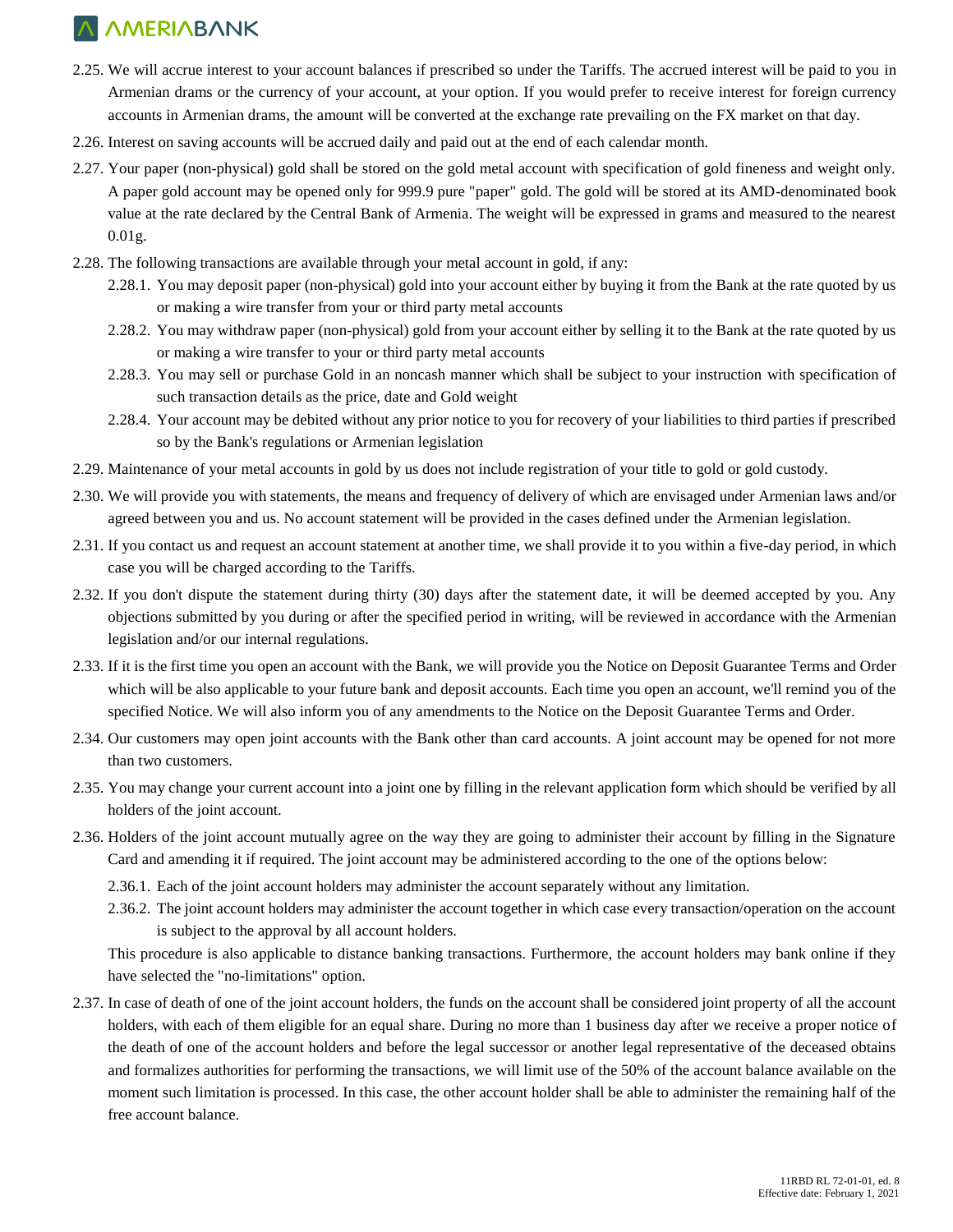- 2.38. The procedure selected for administration of joint account shall be also applicable for cancellation of duly delivered payment orders and closing of the account subject to the terms and conditions defined by the Bank. If joint account holders have selected a "no-limitation" option, only the account holder who has given an instruction shall be eligible to cancel the same instruction, and the account may be closed by those account holders who have submitted the account opening application.
- 2.39. Each of the joint account holders irrespective of the way in which the account is administered may grant a power of attorney to a third party to act on his/her behalf in the Bank or to cancel the same. The authorized representative of the joint account holder shall abide by the same account administration procedure as selected by the account holders.
- 2.40. Holders of a joint account may open another joint account with the Bank, make a deposit and determine the procedure for administration of that joint account, including a deposit account. Opening of a new joint account is subject to the consent by both account holders.
- 2.41. The joint account holders may use the funds on the account to make a deposit with the Bank which may be either a joint deposit or a separate deposit in the name of one of the account holders. Making the deposit shall be subject to the procedure applicable to the account administration. The procedure for administration of the joint account shall be defined separately upon mutual consent of the account holders. The deposit made in the name of one of the joint account holders may be administered solely by the deposit owner.
- 2.42. Irrespective of the procedure for administration of the joint account, we shall be entitled to charge the amount of liabilities of any of the account holders to the joint account, including the amount of fees payable.

#### 3. **Distance Banking**

- 3.1. To get a distance banking system you should fill in a relevant application-form (application-agreement) provided by us. Whenever met in these Terms and Conditions, a distance banking system/channel shall include phone banking and Internet/mobile banking services. According to our client identification procedure, we may use video communication or video calls as a distance means of client identification if you have no access to other means of identification at the moment.
- 3.2. The public terms of distance banking services shall be defined and posted by us separately in the relevant environment. By using these services or by accepting such terms in a manner defined for the particular distance banking channel you shall be deemed to have accepted the terms and conditions of such services.
- 3.3. We will charge you a fee defined in the Tariffs for provision of a distance banking system and relevant distant banking services.
- 3.4. We may impose limitations on the amount, quantity of operations, etc., with respect to each banking channel.
- 3.5. If you want to use distance banking channels, you should have the required technical facilities and the software which may be provided by us depending on the distance banking channel you choose. It is your sole responsibility to obtain and pay for the hardware and telecommunication facilities required for distance banking service and the Internet connection.
- 3.6. We shall determine a procedure and a method of customer identification and authentication separately for each distance banking channel. We may change, toughen or mitigate the customer identification procedure at any time, replace or take back the identification and authentication devices provided to you.
- 3.7. You will be required to ensure safety of the distance banking related software and the customer identification and authentication devices, not to transfer or make them available to other persons. You alone will be responsible for all the damages and losses incurred by you, the Bank and/or a third party due to loss of the specified devices to other persons or making them available to other persons.
- 3.8. You are required to give us prompt notice of loss of software media, customer identification and authentication devices or making them available to another person or such a threat.
- 3.9. We will have the right to terminate your access to distance banking services at our sole discretion if we have suspicions that the distance banking channels are used illegally, with breach of security requirements or there is threat of fraud.
- 3.10. We shall determine the hours for distance banking service and publish this information in a relevant system or on our website.
- 3.11. Any order/instruction submitted by you to us via a distance banking channel will be processed only after we authenticate your identity in a manner defined for that particular distance banking channel.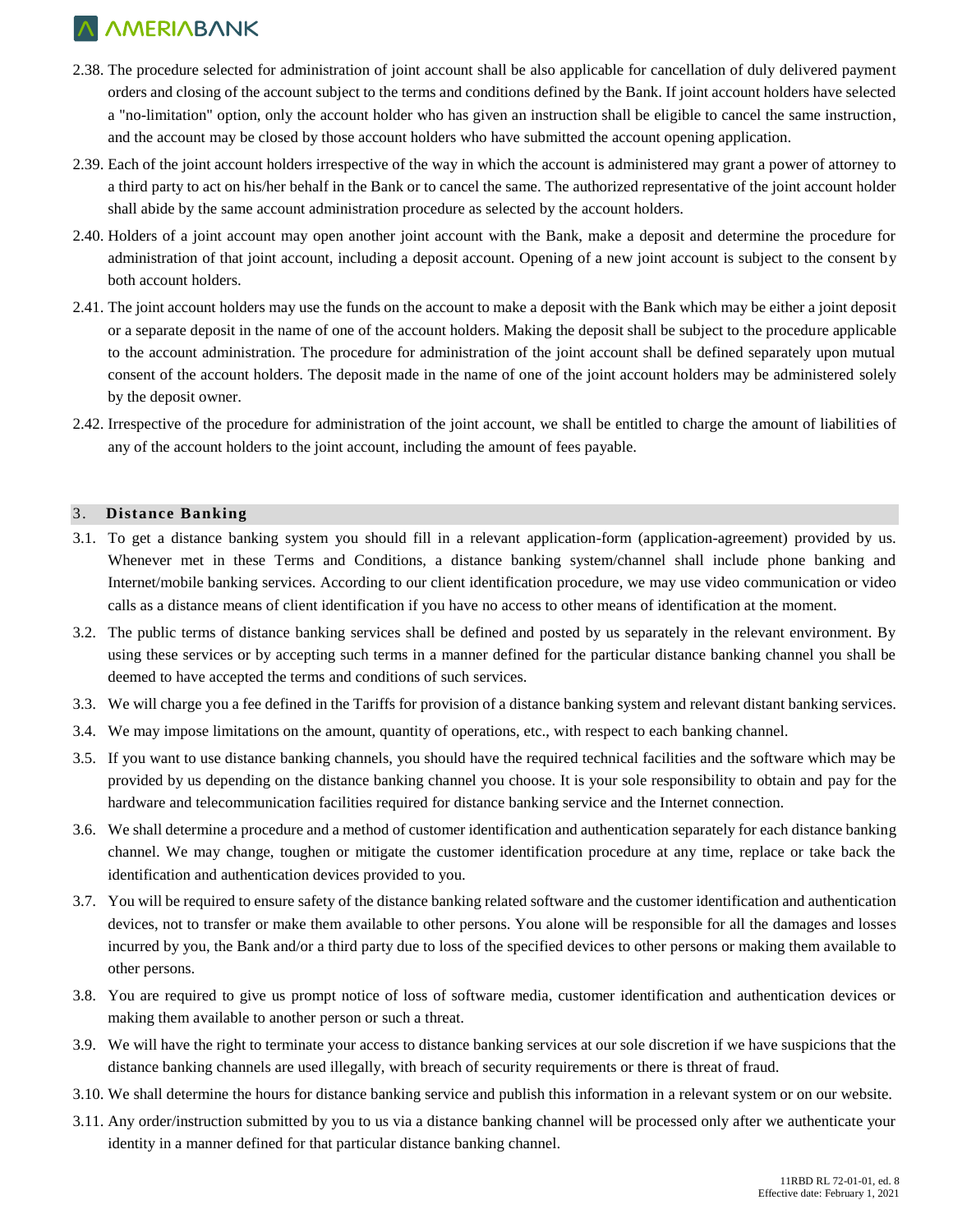- 3.12. It is your responsibility to ensure accuracy and completeness of orders/instructions, information, whatsoever, submitted to the Bank.
- 3.13. We may decline or not perform the order/instruction submitted by you to us via a distance banking channel:
	- 3.13.1. if your identity is not authenticated in a proper manner or if we have reasonable doubts as to your identity or legality of use of the distance banking channel
	- 3.13.2. if the information in your order is not complete or does not meet the requirements set by the Bank
	- 3.13.3. in other cases specified in the Terms and Conditions, Tariffs or Specific Terms

#### **3.14. Phone Banking**

- 3.14.1. Phone banking is a distance banking tool enabling you to use the following bank services specified below, subject to the Tariffs and/or Specific Terms:
	- 3.14.1.1. receive audio information on the existing accounts and banking services, agreements between the Parties and available services
	- 3.14.1.2. negotiate the value (volume) and exchange rate for an FX transaction
	- 3.14.1.3. exchange currency
	- 3.14.1.4. make a money transfer. In this case, you should provide the details required under the law. Any international transfer shall be made on the basis of an email with the transaction details.
	- 3.14.1.5. pay utilities
	- 3.14.1.6. open additional accounts
	- 3.14.1.7. order or reissue payment cards
	- 3.14.1.8. make or top up a deposit
	- 3.14.1.9. close some of your accounts (is not applicable if you have only one account with the Bank)
	- 3.14.1.10. close your card
	- 3.14.1.11. terminate your deposit
	- 3.14.1.12. repay your loan partially before the due date
	- 3.14.1.13. administer your account with us and perform card related actions, including account freezing, unfreezing, card blocking, disputing a transaction, amending transaction thresholds and limitations, activating/deactivating VBV service and other services
	- 3.14.1.14. cancel/withdraw instructions given to the Bank
	- 3.14.1.15. amend the instructions given to us via phone banking service
	- 3.14.1.16. instruct us to amend your details we have in our records (other than the phone number)
	- 3.14.1.17. give your consent for us to send an inquiry in your financial liabilities to ACRA Credit Reporting CJSC, Credit Registry of the Central Bank of Armenia, as well as other companies providing similar services. You should re-confirm your consent, however, by electronic means (email address provided by you to the Bank or Online/Mobile banking systems). The consent provided by you in electronic form in accordance with this clause and the one signed by you manually are equal in legal effect.
	- 3.14.1.18. To proceed with execution of the above specified banking instructions, we may request you to provide electronic version of documents related to the transaction.
- 3.14.2. Your verbal confirmation with use of your phone banking password shall be deemed a basis for provision of a service or making a transaction, as well as for entering into legal relationships in accordance with the procedure defined herein.
- 3.14.3. You alone will be liable for the transaction performed on the basis of the order/instruction submitted by you with use of a phone banking password and any losses and damages arising thereunder.
- 3.14.4. If you signed the phone banking application-agreement before June 1, 2016, and selected a possibility to perform noncash transactions, you may use all the services offered by the Bank via phone banking channel in compliance with these Terms and Conditions. By contacting us via the phone banking channel to get use of this service you agree to provision of the service to you.
- 3.14.5. We will provide you the telephone banking password by sending a respective SMS to the phone number designated by you. You may request change of the password by submitting a written application to us in which case we will send you an SMS with a new password to the phone number specified by you. Furthermore, you may restore your password by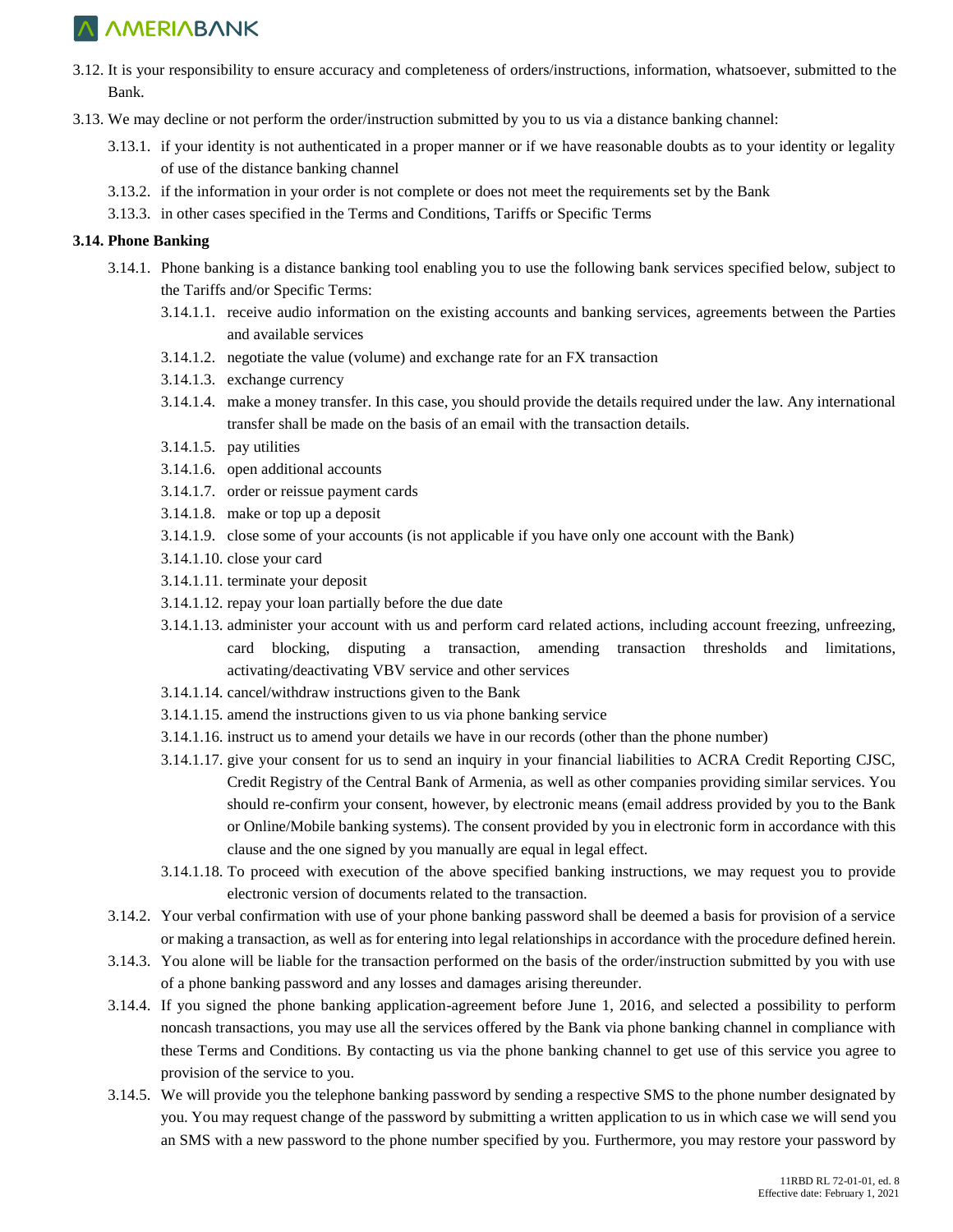phone and/or via other means of identification in accordance with our identification procedure. The password will be considered confidential information and will be treated so in respect of our staff, too.

- 3.14.6. You must not provide or disclose your phone banking password or make it available to any third party and must promptly notify us if your password has been disclosed, stolen and/or lost. We will not be responsible for any losses and damages you may incur as a result of transactions based on the password communicated by you to us over the phone, irrespective of whether or not we were aware of probability of loss.
- 3.14.7. For phone banking, you should call us at (+374 10) 56 11 11.
- 3.14.8. While executing your banking instructions given by phone, we may contact you back from time to time for transaction confirmation at any of the phone numbers registered with us or request you to call us from any of such phone numbers.
- 3.14.9. We may block or unblock your phone banking access on the basis of your written application.
- 3.14.10.If you negotiate an FX transaction, the trade value and the exchange rate over the phone, you must perform the transaction during the same business day.
- 3.14.11.We may reject processing the FX transaction negotiated with you over the phone, at our sole discretion, if you fail to perform the transaction during the same business day or breach any of the pre-agreed transaction terms (trade value or exchange rate).
- 3.14.12.We may charge to your accounts a fine equal to two (2) percent of the FX exchange trade value if you refuse to perform the transaction on the same business day or breach any of the pre-agreed transaction terms (trade value or exchange rate). The amount payable will be charged to the respective transaction-related account, or, if the balance on such account is not sufficient, to your other accounts in which case the foreign currency will be exchanged at the rate defined by the Bank.
- 3.14.13. Any transaction instruction given by you over the phone does not require your signature. Your verification of any phone banking transaction during phone conversation shall be treated as a proper verification. Your account statements will specify the grounds for executing the transactions.

#### **3.15. Internet / Mobile Banking**

- 3.15.1. Internet/mobile banking system is a browser-based or mobile app-activated distance banking solution (the "System") making it possible to execute your banking service/transaction applications/orders filled out in accordance with our requirements, subject to the limitations and the procedure defined in the Tariffs, these Terms and Conditions and Specific Terms.
- 3.15.2. We may impose limitations and/or limits on some types of bank services/transactions, including declining of some of the transactions, in which case we shall post a notice of the same in the System, if possible.
- 3.15.3. Some of the services and transactions existing in the System may be unavailable during its use via the Internet browser or a mobile app.
- 3.15.4. To enable your access to the System, we will provide you with relevant identification and authentication media.
- 3.15.5. You alone will bear any and all technical, operational and other possible risks related to the System operations as well as safeguarding of identification and authentication media.
- 3.15.6. You will be required to take all actions necessary to safeguard the token and the mobile app provided by us and to protect them from the access of other persons.
- 3.15.7. You are required to give prompt notice to the Bank in case of loss of the identification and authentication media, the hardware required to use the System, the mobile app or making them available to other persons.
- 3.15.8. You will determine the usernames required for the users of the System (the "Users") to access the System by filling them in on the application forms approved by the Bank. You may have more than one usernames.
- 3.15.9. You will specify the scope of System User authorities by filling in a relevant application form.
- 3.15.10. The whole responsibility for the transactions made by the Users in the System and any and all losses and damages arising out of such transactions shall be borne by you.
- 3.15.11. You will sign (verify) the instructions in the System electronically by entering the one-time password, which is equivalent to your handwritten signature. This is a required and sufficient condition for us to consider your instruction as duly verified and a basis giving rise to rights and responsibilities under the Terms and Conditions.
- 3.15.12. The one-time password required to sign (verify) your instruction in the System electronically is generated by